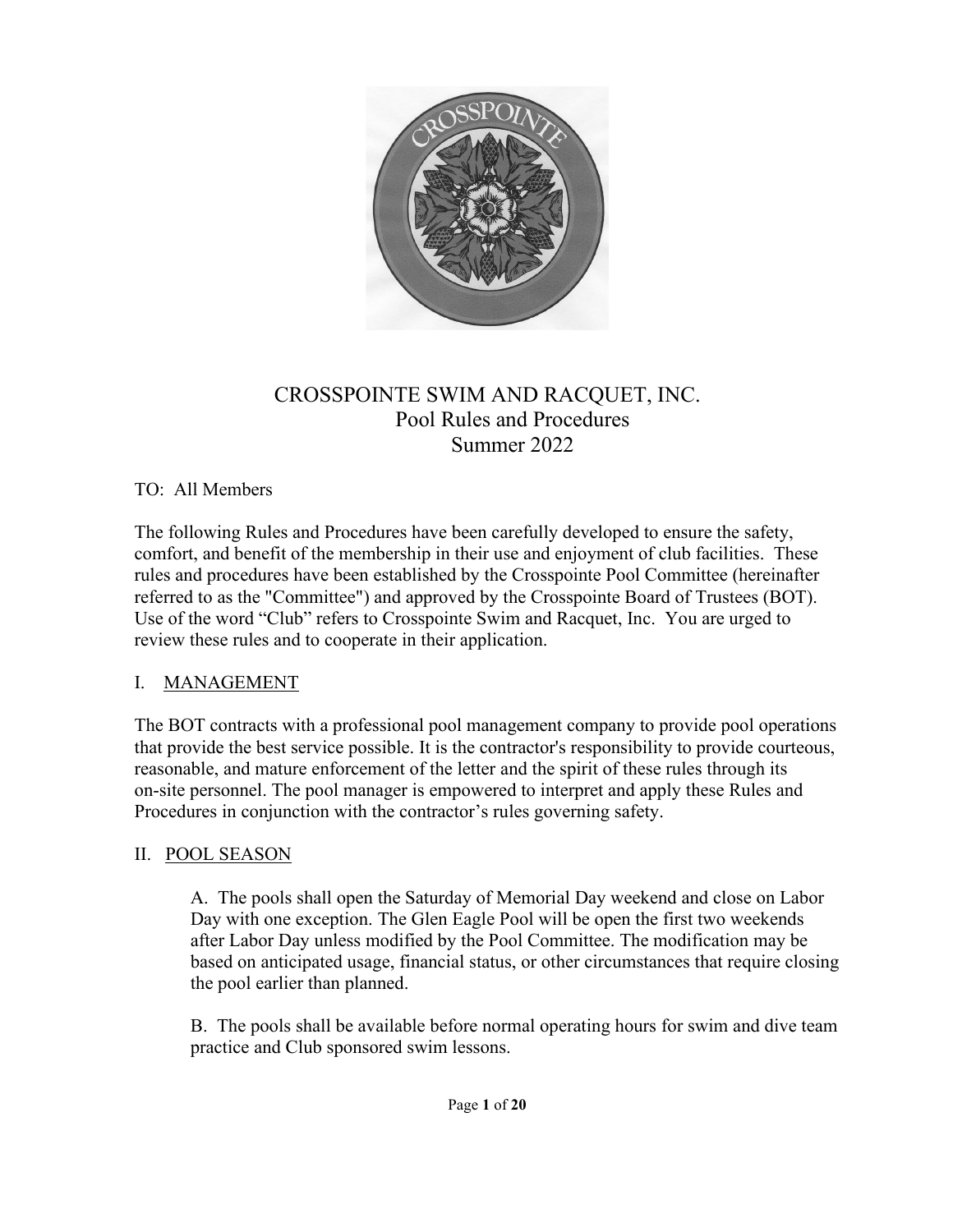C. Certain Club sponsored activities or special events may occasionally necessitate the temporary closure of one of the pools or restrict their full use for general swimming. These activities may also precede or extend normal swimming hours. Such activities may include swim and dive meets, Club sponsored adult, teen, or pre-teen parties, team banquets, Family Fun Parties, Adult Pool Parties, etc. In the case of temporary closures or restricted pool use, as much notice as possible shall be provided with the date(s) conspicuously posted. When one pool is closed, the other will normally be available for patron use.

D. The pool manager has the authority to temporarily close the pool for health, safety, or mechanical repairs. Notification will be posted at the pool in advance, time permitting. At the discretion of the pool manager, the pool may also temporarily be closed when threatening weather conditions exist. When closed due to lightning or thunder, the pool shall remain closed for a minimum of 45 minutes from the last lightening or thunder strike. Pool closure during normal pool hours for any reason other than health, safety or mechanical repairs requires the concurrence of the Pool Committee Chairman or Vice-Chairman.

E. A ten-minute rest period / adult swim shall be observed before each hour during general swimming time except for the last break of the day (normally 8:50 pm).

### III. SWIMMING POOL ADMITTANCE

A. Only members and authorized guests may use the pools and facilities. All members will be required to give their Crosspointe Swim & Racquet identification (ID) card, validated for the current year, to the person on duty at the desk prior to admittance. Members are asked to cooperate and be patient when being processed for admittance. The pool staff reserves the right to deny entry to any member or guest who does not fully comply with these rules. New or replacement Crosspointe ID cards are available only at the Crosspointe Community Center (CCC) business office during designated hours. Validation stickers for members with ID cards are provided at no cost each year with pool registration applications.

B. All members aged six or older must have a validated Crosspointe Swim & Racquet identification (ID) card with a 2022 sticker to enter the pools.

C. Photographs on existing Crosspointe Swim & Racquet photo identification (ID) will not be updated for the 2022 season.

D. For pool registration, there are four types of membership:

1. Homeowner Membership - The homeowner(s) and the immediate family residing in the same Crosspointe home. An immediate family is presumed to be the homeowners and their children. Exceptions will require proof of permanent residence within Crosspointe (Driver's License with address, Official Mail showing resident's address, Tax Return, etc…) and will be reviewed by the Community Manager.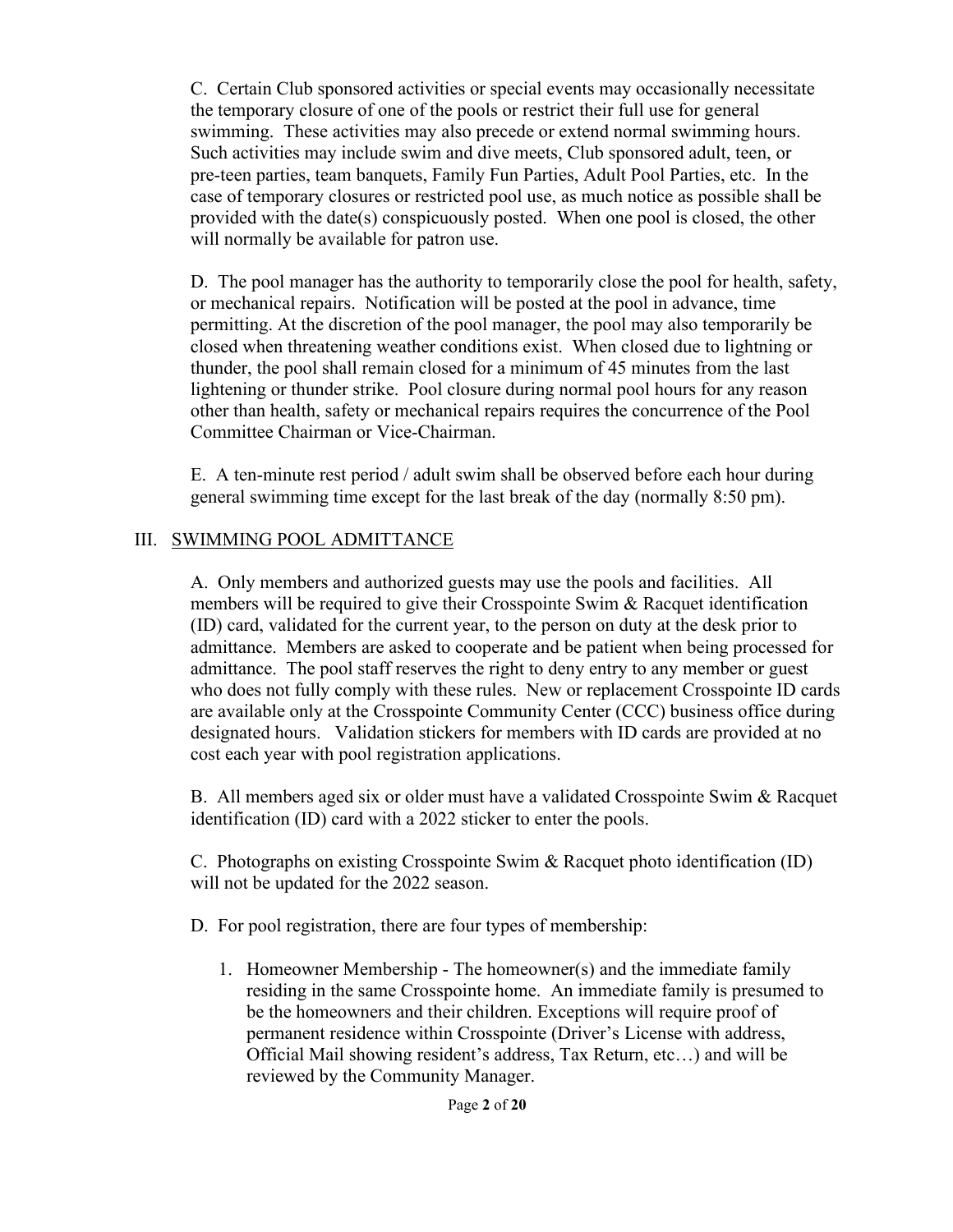- 2. Resident/Tenant Membership If the homeowners do not reside in their Crosspointe homes, they may (with a power of revocation) transfer their pool privileges to the tenants residing there. In this circumstance, the tenant/head of household and immediate family residing in the Crosspointe home are eligible to register as pool members, and the homeowner gives up pool privileges. Extended family members living with the tenants are not eligible. The definitions of "immediate family" and "Residing in the same residence in Crosspointe" contained in paragraph 1 above applies.
- 3. Associate Membership The BOT has authorized the sale of annual seasonal memberships to up to 200 non-resident families. The associate member / head of household and immediate family residing in the same household may register as pool members. The definitions of "immediate family" contained in paragraph 1 above apply.
- 4. Family Care Provider This is a limited, specific purpose membership designed only to meet the requirements of Crosspointe families with small children.
	- a. If a family care provider must be used to supervise members' children at the pool, the member must complete a Child Care Authorization Form. Only this form, signed by the parent, will be accepted. (Forms can be obtained from the Crosspointe business office, either pool or the Crosspointe web site at [www.crosspointe.info.](http://www.crosspointe.info/))
	- b. The family care provider must be 16 years old or older, familiar with the pool rules, should be a competent swimmer, and if not a member of the pool, the provider must pay a \$4 fee (Section IV.A) or purchase a one season temporary pass established only for family care providers. The price of this pass will be \$25 per swim season and remains valid only while the pool member employs the provider. Providers are not authorized Crosspointe photo ID cards.
	- c. Members are responsible for the conduct of their children who attend the pool accompanied by a provider, as well as for the conduct of the selected provider.
	- d. Only members' children may use the pool while attended by a family care provider. A provider may not bring guests to the pool and may supervise a maximum of three children under his/her charge.
	- e. Only one family care provider pass within a household may be active at any given time, except as authorized by the Community Manager.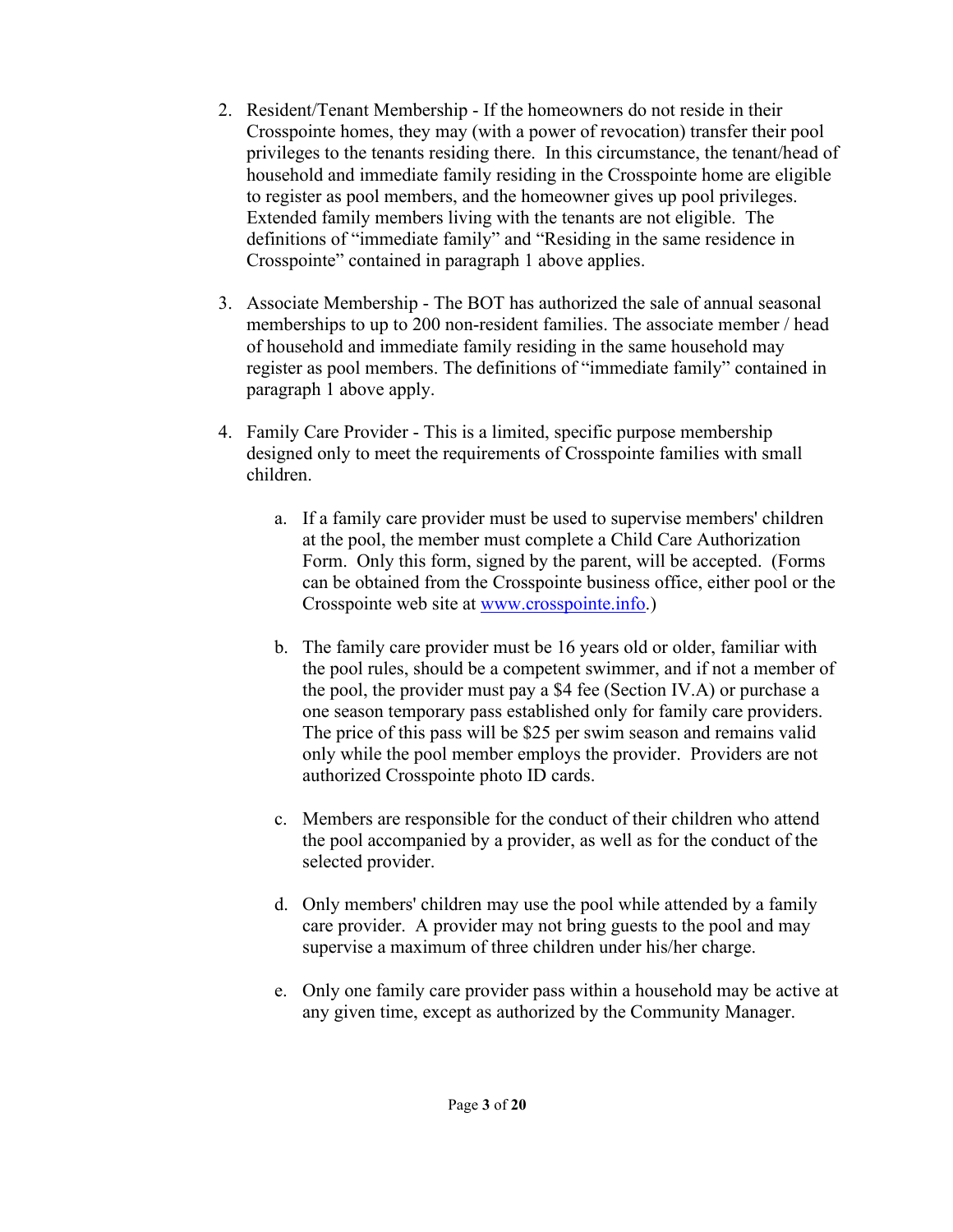#### E. The following applies to children aged 12 and under in terms of their pool access:

| <u>Age</u> | Conditional Items                                                                                                                                                                                           |
|------------|-------------------------------------------------------------------------------------------------------------------------------------------------------------------------------------------------------------|
| $0 - 9$    | Must be accompanied always by a person 16 years old<br>or older.                                                                                                                                            |
| $10 - 12$  | Must satisfactorily complete a basic swim test<br>administered by the pool staff to include the following:<br>Swim one length (25 meters) of the pool without<br>a.<br>stopping.                            |
|            | Tread to deep water for one minute<br>b.                                                                                                                                                                    |
|            | c. Float on back for one continuous minute                                                                                                                                                                  |
|            | They must also have on file at the pool the Children's<br>Swim Contract to attend the pool alone during daytime<br>hours and have a valid sticker on their photo ID. (Sticker<br>provided after swim test). |
|            | Note: After 7:00 p.m. all persons, 12 years or under,                                                                                                                                                       |

must be accompanied by a person 16 years or older.

#### IV. GUESTS

A. A member must accompany guests always. Guests will be registered at the gate personally by the sponsoring club member or their dependent. Guest passes may be purchased at the Community Center and front desk for \$30, good for 10 uses. These multi-use cards will have no expiration date and will be "punched" for each use at the pool desk. Individual one-day guest passes may also be purchased at the front desk of either pool for a fee of \$4.00 each.

B. Guests aged 12 and under must be accompanied by a member or a member's dependent who is16 years old or older.

C. Although members may bring guests, it is urged that discretion be exercised when doing so out of respect for the rights of all other members who deserve to use our facilities under normal conditions.

D. A Crosspointe Swim and Racquet Club member may bring up to 10 guests.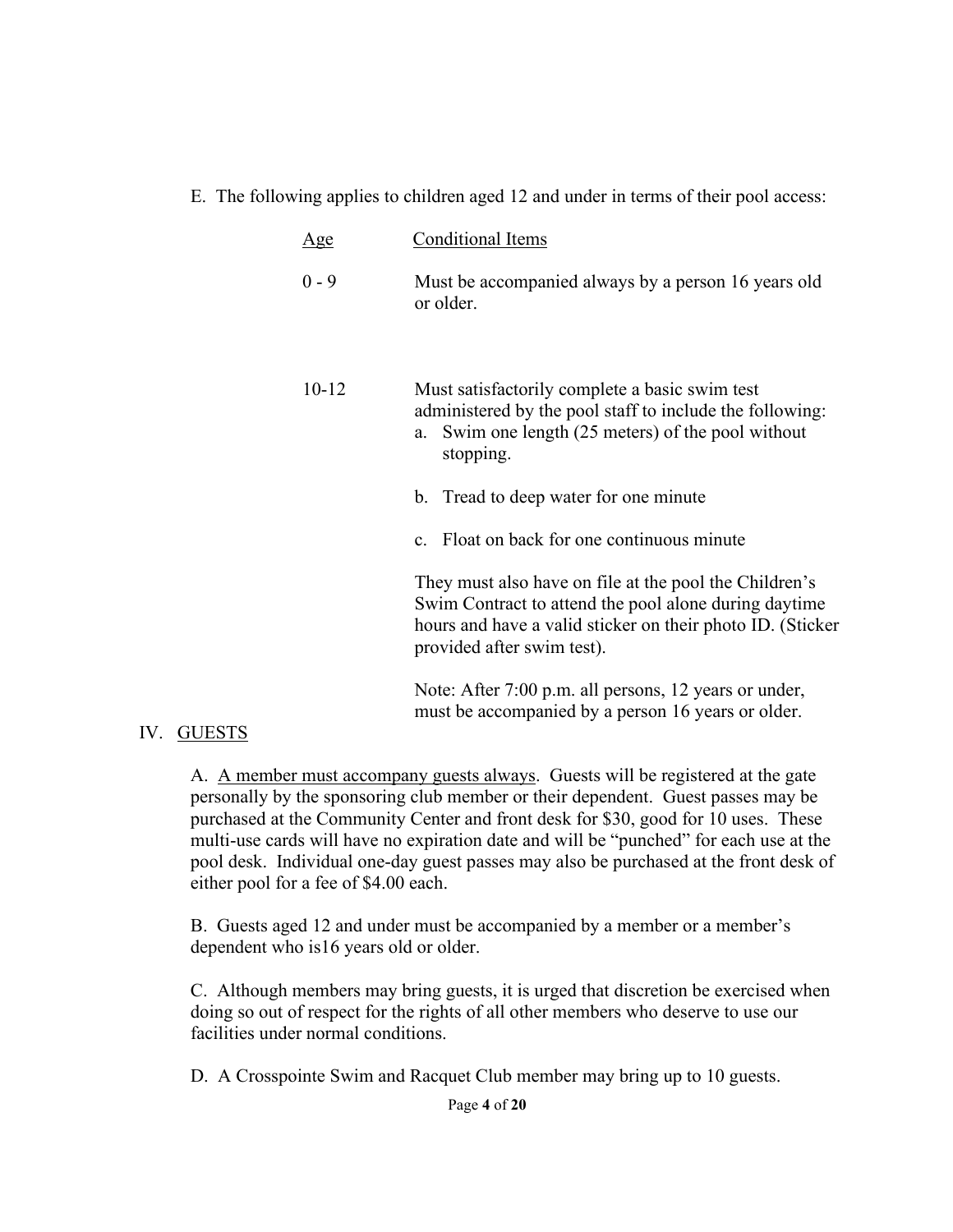E. Members whose right to use recreational facilities have been suspended may not enter the pool.

F. Exclusion of Guests: Should the BoT deem it advisable they may, by advance notification, restrict or exclude guests on certain national holidays or on days set aside exclusively for activities of the Club membership.

G. Visitors: Visitors of an adult member may be admitted to the premises to observe the activities of the Club. For this purpose, such visitors shall be admitted without charge. Should a visitor desire to utilize the facilities of the Club, the guest fee shall be charged. All guests and visitors are subject to the same rules as members. The member present assumes full responsibility for guests and visitors and may be penalized for infractions committed by guests. In case of medical emergency, all guests will be handled in accordance with the instructions of the sponsoring member for his / her family and notification will be made to an adult of the sponsoring family.

## V. SWIMMING POOL RULES AND PROCEDURES

The following rules and regulations are for the protection and benefit of all members and the pool staff. These rules have been established to assure safe and healthy operation of Club facilities. Parents are requested to educate their children to observe all rules and obey instructions of the pool manager and other employees.

## A. General:

- 1. A minimum of two (2) people must be present at the pool any time the pool facility is open for cleaning, maintenance, or use. This provision also applies to lifeguards who work before or after normal pool hours to clean and maintain the pool facility.
- 2. No person shall use the pool unless it is officially open, and lifeguards are on duty and properly stationed except as established by the Swim and Dive Team Memorandum of Agreement.
- 3. Alcoholic beverages are not permitted anywhere on the pool deck at any time except for Club sanctioned Adult Parties.
- 4. Drugs are not permitted on pool grounds except as prescribed by a health care professional.
- 5. Pets are not permitted on pool grounds. Guide dogs or service animals are exempt from this rule.
- 6. Trash or refuse must be placed in appropriate trash or recycle containers.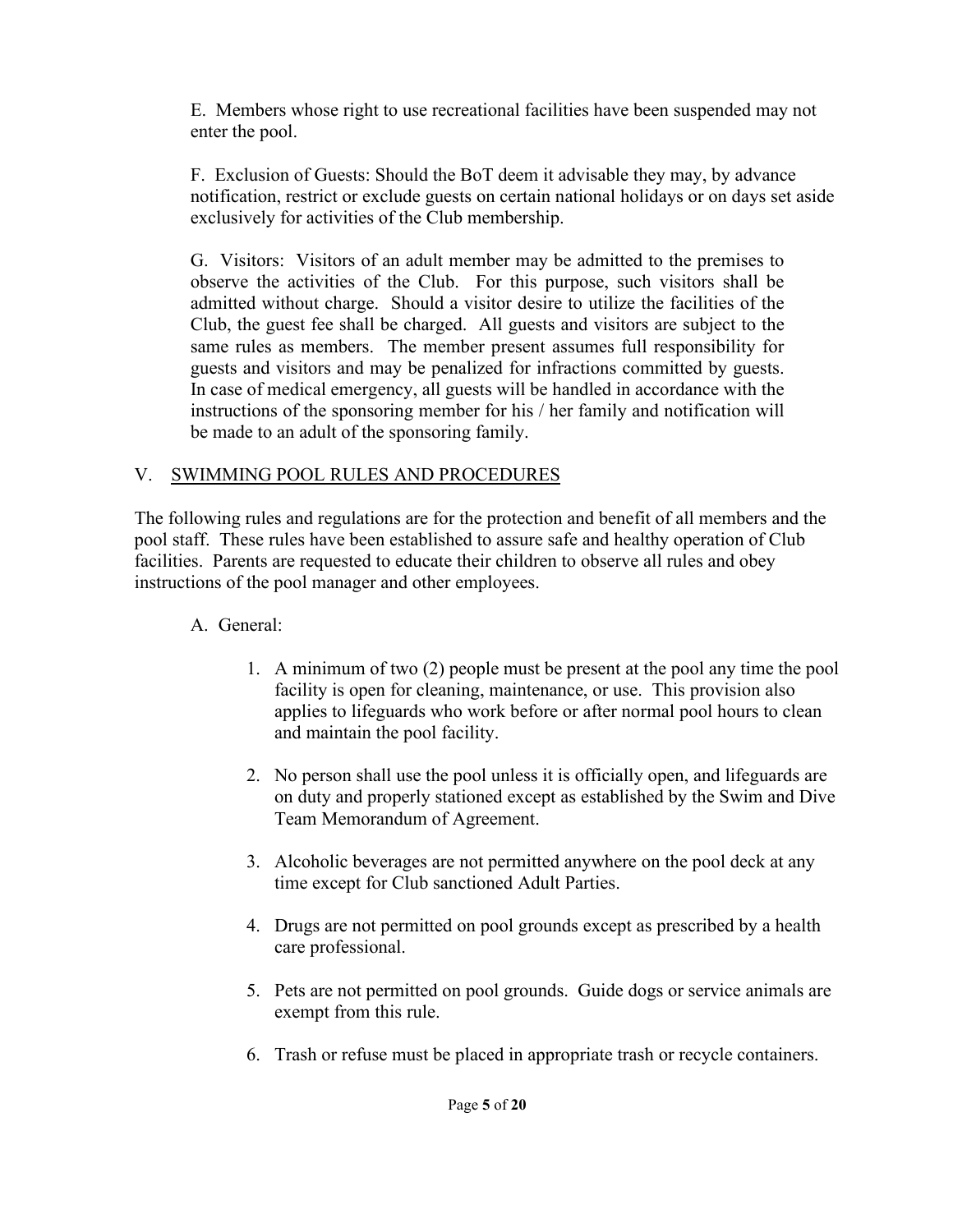- 7. Vehicles, Bicycles, and Motorcycles:
	- a. Parking Vehicle parking or waiting in the fire lanes is prohibited. Vehicles will only be parked in authorized parking spaces. No parking is allowed on the grassy areas in the parking lot. Cars will not be parked at an angle or spread over two spaces to minimize door-bumping damage. When the parking lot is full and parking is sought on adjacent streets, members and their guests shall not park in front of private driveways and mailboxes.
	- b. Bicycle parking must be in any bicycle rack provided or in the immediate adjacent area if the racks are full. When bicycle racks are full and adjacent areas are used, a clear path must be kept open down the sidewalk for pedestrians to walk. Bicycles are the responsibility of the owner.
	- c. Pool parking lots will not be used as a place to operate engine-powered model aircraft, model cars, mini-bikes, motor scooters, go-carts, big wheels, skateboards, roller blades, etc. The parking lot and club grounds can only be used during the operating hours of the pool or during scheduled events at the community center.
	- d. Loitering is NOT permitted when the pool is closed. Violators of this rule will be subject to Laws of Trespass, even if a member.
	- e. Speed Limit in the pool parking lot for all types of vehicles and bicycles is 10 miles per hour or whatever lower speed is appropriate for conditions. It is requested that members also observe this limit while on the feeder road. Any member, providing all available information, may report violations of this rule. Such reports need not allege a specific rate of speed but must contain adequate information showing that the speed was "too fast for conditions." Speeding rule violations will be handled as any other violation and may result in suspension from the pool for the season.
	- f. Right of Way in pool parking lots Pedestrians always have the right of way. Motorized vehicles will always yield to bicycles. Bicyclists are obligated to announce their intention when passing pedestrians from behind (i.e. passing left/right).
	- g. Bicycles and any type of vehicle may not be operated on any grassy area.
	- h. Horn blowing is not permitted except as necessary to avoid an accident. Members or guests in the bath house or pool compound will not be summoned to waiting cars by blowing vehicle horns.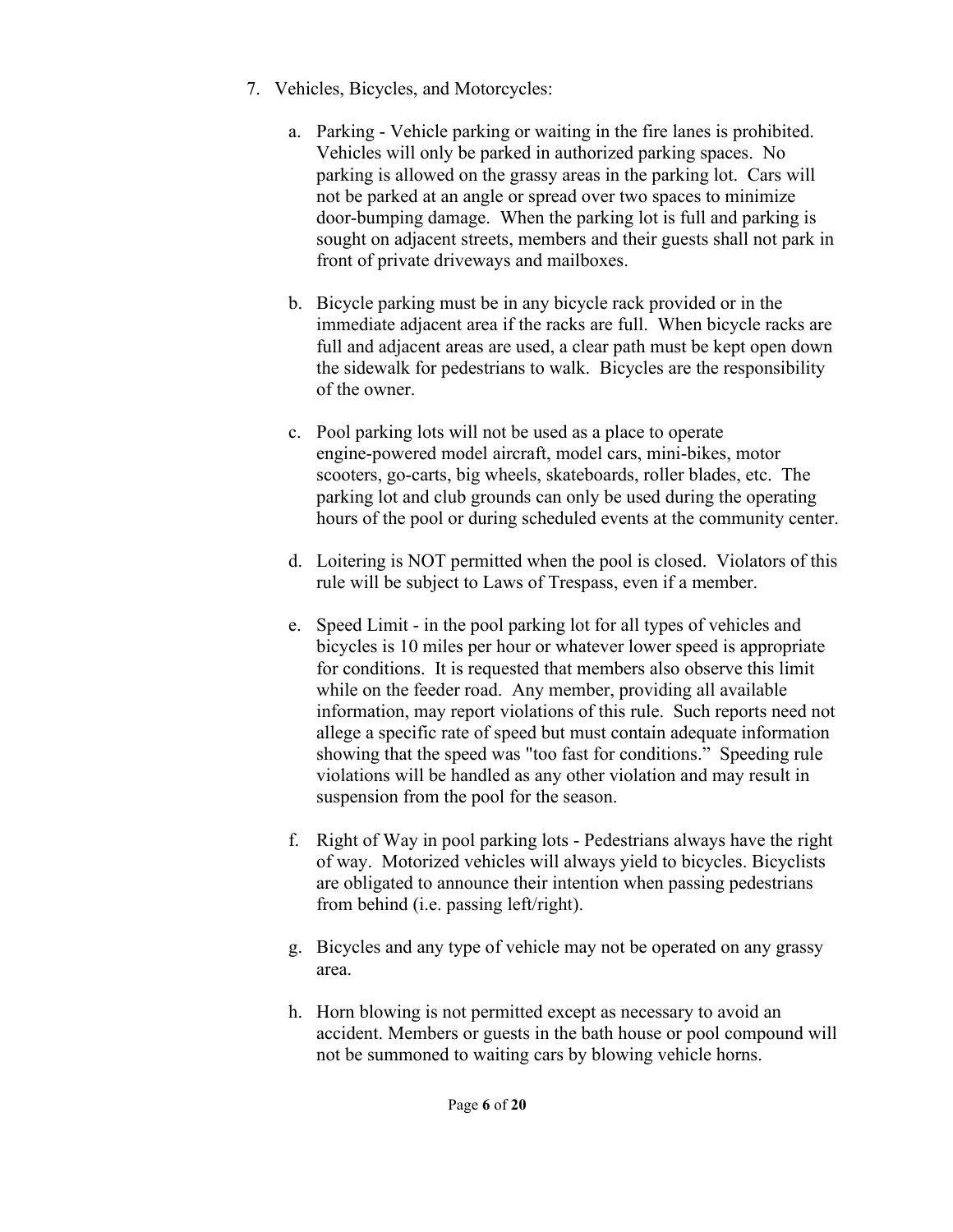- 8. All members and their guests shall respect the property rights of homeowners in the immediate neighborhood of the pool. Lawns of nearby homeowners will not be used for short cuts nor will their property be abused in any way. Violations of this rule may result in the suspension of pool privileges as determined by the Committee.
- 9. Food or refreshments may be consumed only in the designated areas. No food or drink of any kind will be consumed on the deck adjacent to the pool, except for bottled water. No glass containers are allowed on the Club premises at any time.
- 10. Bathing suits or aquatic attire specifically designed for swimming is required in the swimming pool.
- 11. Willful Damage, Destruction or Unauthorized Removal of pool property will be charged to the member(s) responsible. In the case of children or guests, such costs will be charged to the responsible member(s). Responsible member(s) will be required to pay for such damage or equipment removal. If payment is not made after written notification, the matter will be referred to the BOT for action. Failure to pay damages may result in suspension for the season.
- 12. Two lap lanes will be provided at both Glen Eagles and Oak Chase Pools for lap swimming. Care should be taken not to interfere with lap swimmers. At the pool manager's discretion, the lap lane(s) may be closed when the pool is crowded.
- 13. Lost articles may be examined daily by request to the pool manager. Articles not claimed within 14 days will be disposed of at the discretion of the pool manager and the Committee. The Committee is not responsible for lost, stolen or damaged articles.
- 14. Revisions to these rules or additional rules can be proposed by the Pool Committee at any time for Board of Trustee approval.
- B. For Health and Safety Reasons: All members shall observe the following:
	- 1. No running, pushing, wrestling, or causing undue disturbance in or about the pool area.
	- 2. The swimming pool will be reserved for those 16 years old and older 10 minutes per hour. Lifeguards will clear the pool of those under 16 for this 10-minute swim period except for the final hour of operations.
	- 3. In consideration of your own health, and the health of others, swimming during and immediately following any illness is inadvisable. Individuals having infections of the skin, eyes, respiratory or gastrointestinal systems,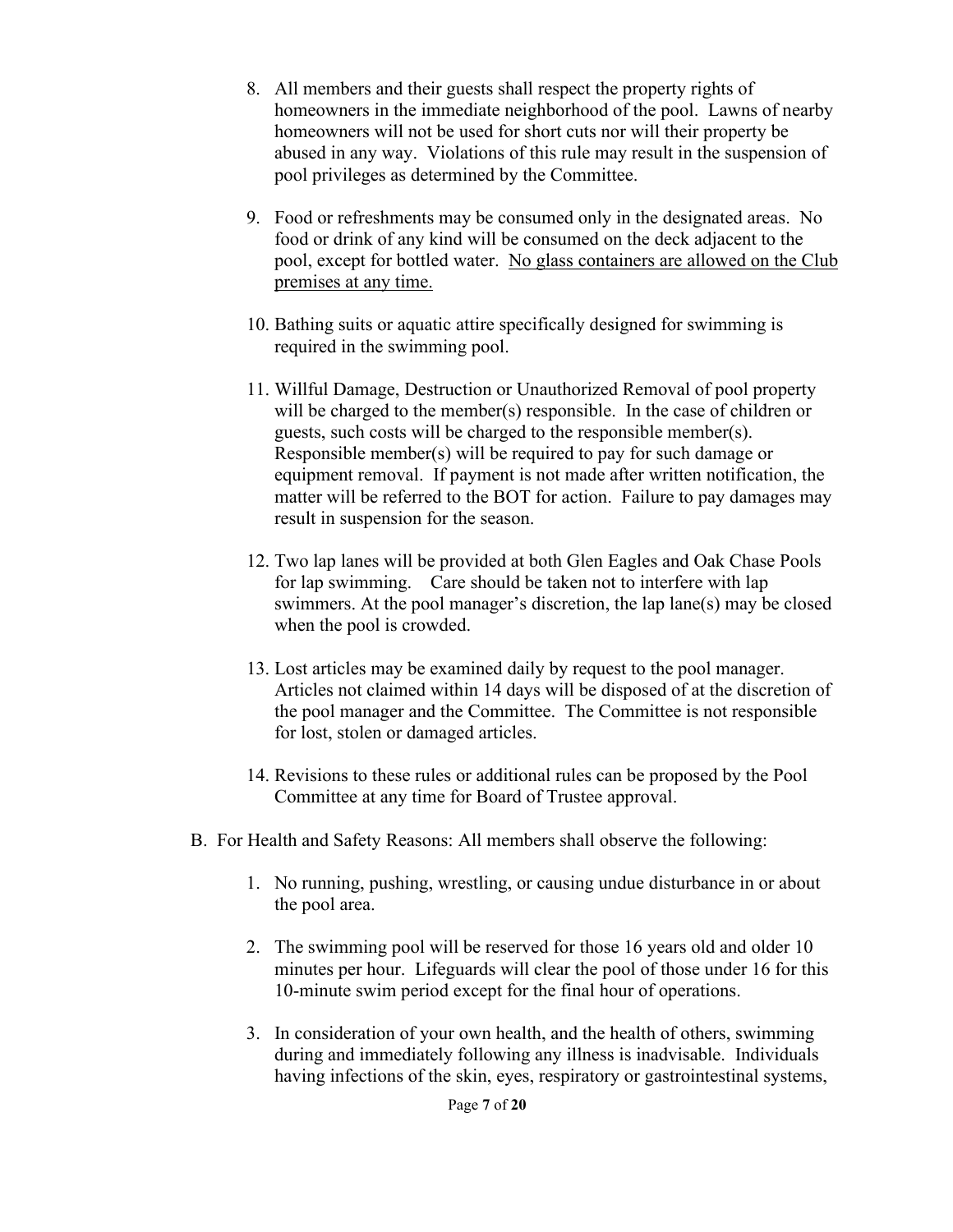open lesions, wearing bandages, or having coughs or colds may be excluded from the pool.

- 4. Hot water showers have been installed for your convenience. All bathers must take a hot water shower before entering the pool.
- 5. Anyone entering the pool from the grassy area and/or volleyball court at the Oak Chase pool must take a foot shower.
- 6. Pool house toilets are to be flushed after each use by the user or a parent/childcare provider.
- 7. Smoking in the pool area or in the pool house is prohibited, this includes "vaping." A designated container for cigarette butts is provided outside of the pool areas houses. All butts are to be placed in these containers. Disposal of cigarettes on the ground is prohibited and considered grounds for suspension of pool membership.
- 8. Gum chewing is not permitted in or about the pool area.
- 9. Injuries occurring on the pool property must be reported to the pool manager or lifeguard who will file a report recording the circumstances. The pool manager or lifeguard will submit the report to the Crosspointe community manager the next day the community office is open, and to Crystal Aquatics management.
- 10. The control of noise in pool facilities is essential. The manager, lifeguards, members, and guests will help in keeping noise at a tolerable level.
	- a. Loud, profane, vulgar, or abusive language is not permitted on the pool grounds. Offenders will be suspended for the remainder of the day. One warning will be given.
	- b. Individual audio devices will utilize headphones/earbuds.
- 11. Children not completely toilet-trained present a hazard to community health and great care must be taken to prevent pool contamination with excrement. Infants/children not toilet trained must wear swimsuit diapers.
- 12. Face masks (only with approved tempered glass), noodles, small inner tubes, snorkels, life jackets, fins, and nerf balls are normally accepted. The pool manager may make specific exceptions to this rule. Swimmies (inflatable rubber tubes that fit around a child's upper arms) are allowed in the pool if the parent or guardian is within arms' reach. Inner tube / vest combinations are prohibited. These devices will not be allowed in or around the pool.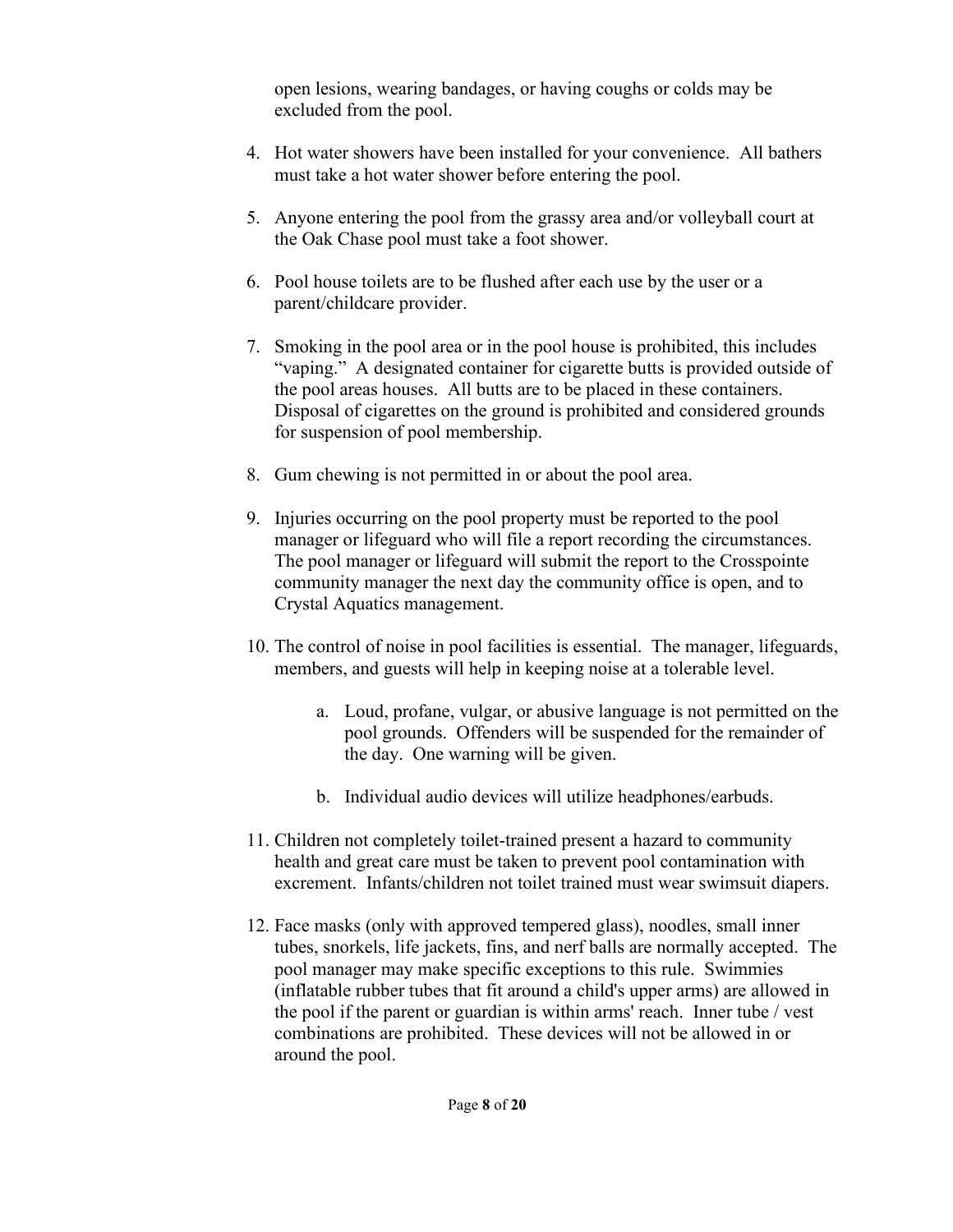- 13. Lounges, chairs, and tables are available on a first come-first served basis. These items will be placed so as not to obstruct free access to the pool house entrances and the pool manager's office.
- 14. The pool will close promptly at 9:00 pm. Your prompt departure at closing time in an orderly manner from pool facilities (especially the showers) is essential in order that employees may properly secure for the night.
- 15. Wading Pool Requirements: The pool does NOT furnish lifeguard service at the wading pool. Parents, or those delegated by the parents to oversee their children, shall remain physically with children in the wading area. Children delegated to care for young ones in the wading area must be 13years of age or older. Use of the wading pool is restricted to children age 5 and younger. Infants/children not toilet trained must wear swimsuit diapers. Non-swim diapers or tight-fitting plastic pants are prohibited. Additionally, the wading pool is closed during swim and dive team practices for the safety of our patrons as normal emergency response for recreational swimmers is not in place.
- C. Diving Board Requirements:
	- 1. Only one person may be on the diving board / ladder at a time. One bounce per dive. Divers may only dive or jump from the front end of the diving board.
	- 2. At the manager's discretion, the diving board may be closed when the pool is crowded in order that members and their guests may utilize the diving well for swimming.
	- 3. Dives which propel the diver towards a diving board (inward or reverse dives) are prohibited unless engaged in preparation for or competing in an actual competition under supervision of a Crosspointe Swim and Dive Team coach. Divers will not dive until the previous diver has cleared the area below the diving board and reached the sidewall of the pool.
	- 4. General swimming is prohibited in the diving area when the diving boards are in use. Non-swimmers cannot use the diving board or swim in the diving well.
- D. Pool parties:
	- 1. The party locations are as follows:

Glen Eagles a. Funbrella

b. Back Grilling Deck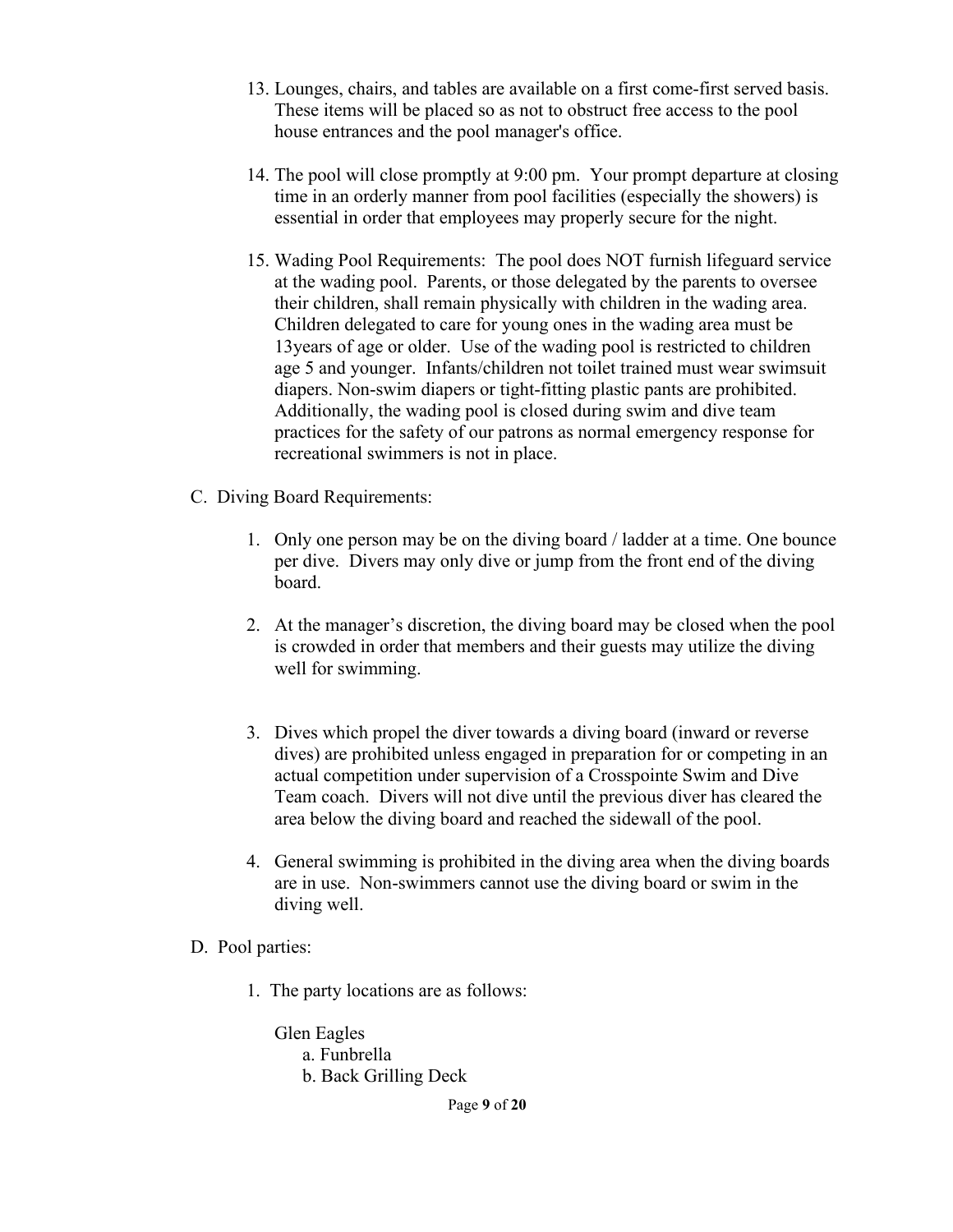Oak Chase a. Grassy Area b. Pavilion

- 2. General rules:
	- a. The sponsor requesting the pool party is responsible for verifying that, at the time of the scheduled event that the chaperones are present prior to admitting any pool party guests.
	- b. The Requestor must be present at the pool house entry to verify that the required sponsors are present and that only approved pool party guests are admitted to the pool. Sponsor's and guest's names should appear on a copy the form at Exhibit Two of this document.
	- c. Holidays and holiday weekends are not available for parties.
	- d. Reservations are first come first serve Each party will be no more than two hours.
	- e. Simultaneous parties are allowed in each of the Crosspointe pools if there are no more than 10 guests per party. The combined number of party guests for all parties is limited to 25 guests at one time plus chaperones (30 maximum) per pool.
	- f. There will be a one-hour separation between two parties.
	- g. Guests pay a \$4 entry fee.
	- h. Cleanup to be complete within 15 minutes following the party. The person requesting the pool party reservation is responsible for all cleanup, including the grills if used.
	- i. Set up may begin 15 minutes prior to the party.
	- j. Party attendees may re-enter the pool following a party at no additional expense.
	- k. Maximum number of guests is 25 plus chaperones (30 maximum). The Pool Committee will consider exceptions for Crosspointe Community sponsored events on a case basis.
	- l. No loud music, DJs, or bands.
	- m. The requestor is responsible for the conduct of his/her guests.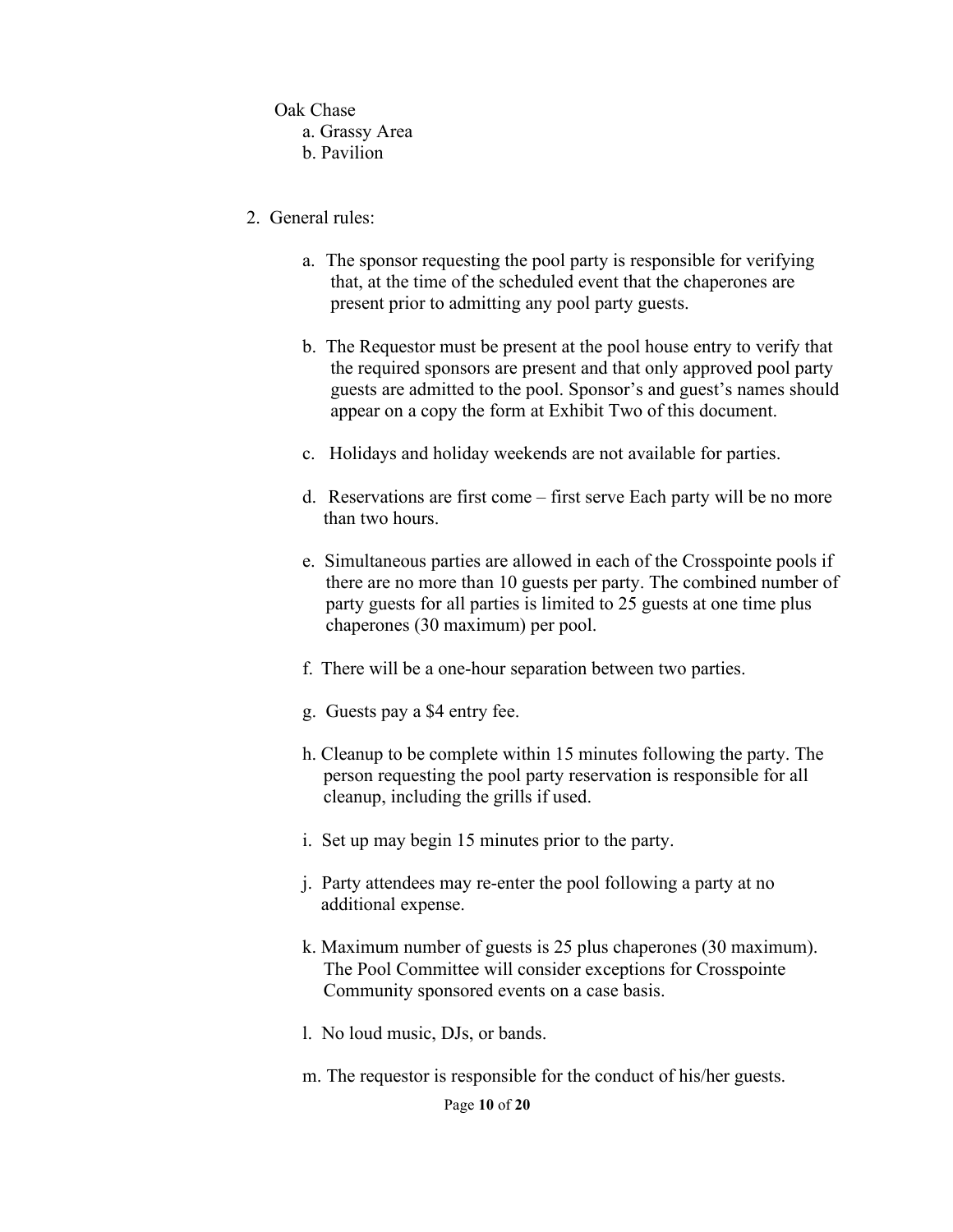- n. The requestor is responsible for cleanup and additional expenses associated with the party.
- 3. Only Crosspointe Pool members in good standing are eligible to schedule a pool party.
- 4. Request procedures.
	- 1) Complete a reservation form (Exhibit one).
	- 2) Complete a guest list (Exhibit two).

3) Identify the chaperones. Chaperones are at least 21 and subject to the following: One Chaperone for five guests for ages 10-18 and one per three guests for ages 9 and below. No chaperones are required for ages 19 and above.

4) Submit the request to Crosspointe Community Office (prior to opening day).

 5) Submit the request to the Pool Manager or Assistant Manager (after opening day).

## VI. RULES ENFORCEMENT

- A. All members must help enforce the pool rules by complying with the spirit of the rules.
- B. Direct enforcement of the rules rests primarily with the pool manager. The pool manager will make on-the-spot decisions regarding health, safety, and operational matters.
- C. Lifeguards will be in easily identifiable uniforms and all members are expected to comply when they are enforcing pool rules. Lifeguards are responsible to ensure the safety of swimmers in and around Crosspointe pools. They are reliant on the cooperation and support of members, and their guests, to ensure a safe and enjoyable pool experience. Misbehavior of any member, or guest, becomes a distracter that could jeopardize the safety of all other swimmers.
- D. **It is the discretion of the pool staff to determine if an incident is serious enough to divert their attention from the remaining swimmers or constitutes a safety issue. The following procedures will serve as a guide in managing incidents and quickly returning lifeguards to their primary responsibility.**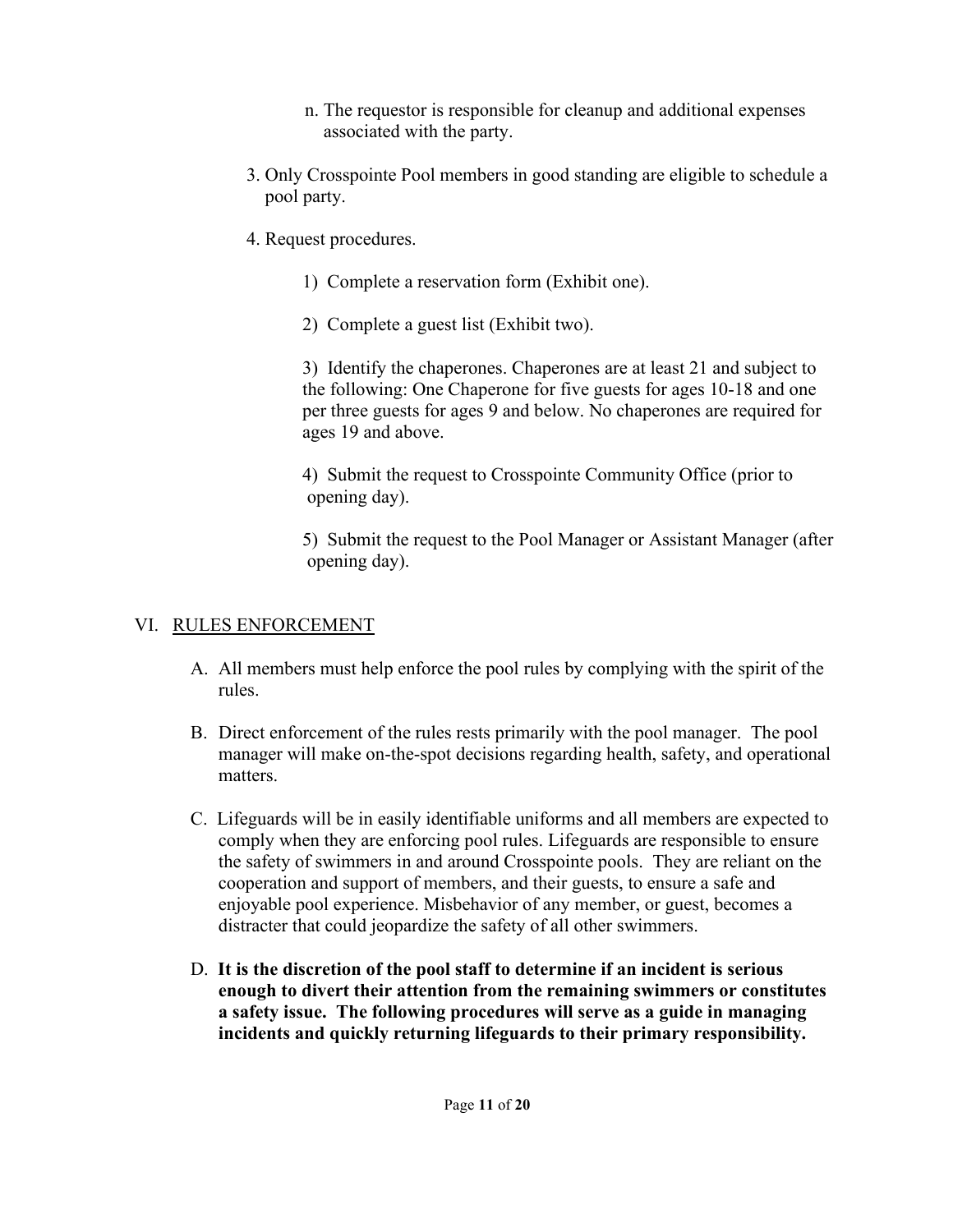- 1. Upon observing a violation of pool rules, the lifeguard can either issue a warning or, at his/her discretion and after consultation with the pool manager, suspend pool privileges for the day if a single violation is severe. Examples of serious incidents include, but are not limited to, willfully ignoring lifeguard instructions, communication of a threat, throwing firecrackers in and around the pool, under the influence of alcohol or illicit drugs, assault, and/or intolerable behavior beyond societal norms. These violations will be determined at the discretion of the lifeguard and pool manager and will be the basis for expelling the violator on the first offense.
- 2. Should the violator be a guest, they and the pool member who invited them will be asked to depart the pool area.
- 3. Should the lifeguard observe a trend of misbehavior by the same individual(s), he/she may evict the offender(s) after consulting with the pool manager.
- 4. The pool manager will submit a written report of all pool expulsions and/or evictions to the Crosspointe community manager the next day the community office is open.
- 5. An eviction based on a single serious incident or a trend of misbehavior during the pool season will result in the violator surrendering his/her identification card prior to departing the pool area.
- 6. The pool manager will advise the violator(s) that the violator's parent/guardian may retrieve the identification card at the Glen Eagles pool operations desk. Pool privileges for the violator(s) will be revoked until the parent/guardian retrieves the identification card(s).
- 7. The community manger will consult with the pool committee if, in his/her judgment, the situation warrants pool committee review.
- 8. Either the community manager or the pool committee will consider the situation and then render a recommended course of action.
- 9. A letter of explanation from the community manager will be attached to the identification card explaining the incident(s) to the parent/guardian and the rationale for surrendering the card.
- 10. Should the violator be further involved in similar misbehavior during the pool season or the family demonstrates an unwillingness to cooperate with the pool committee and staff, the matter may be referred to the Board of Trustees for their consideration.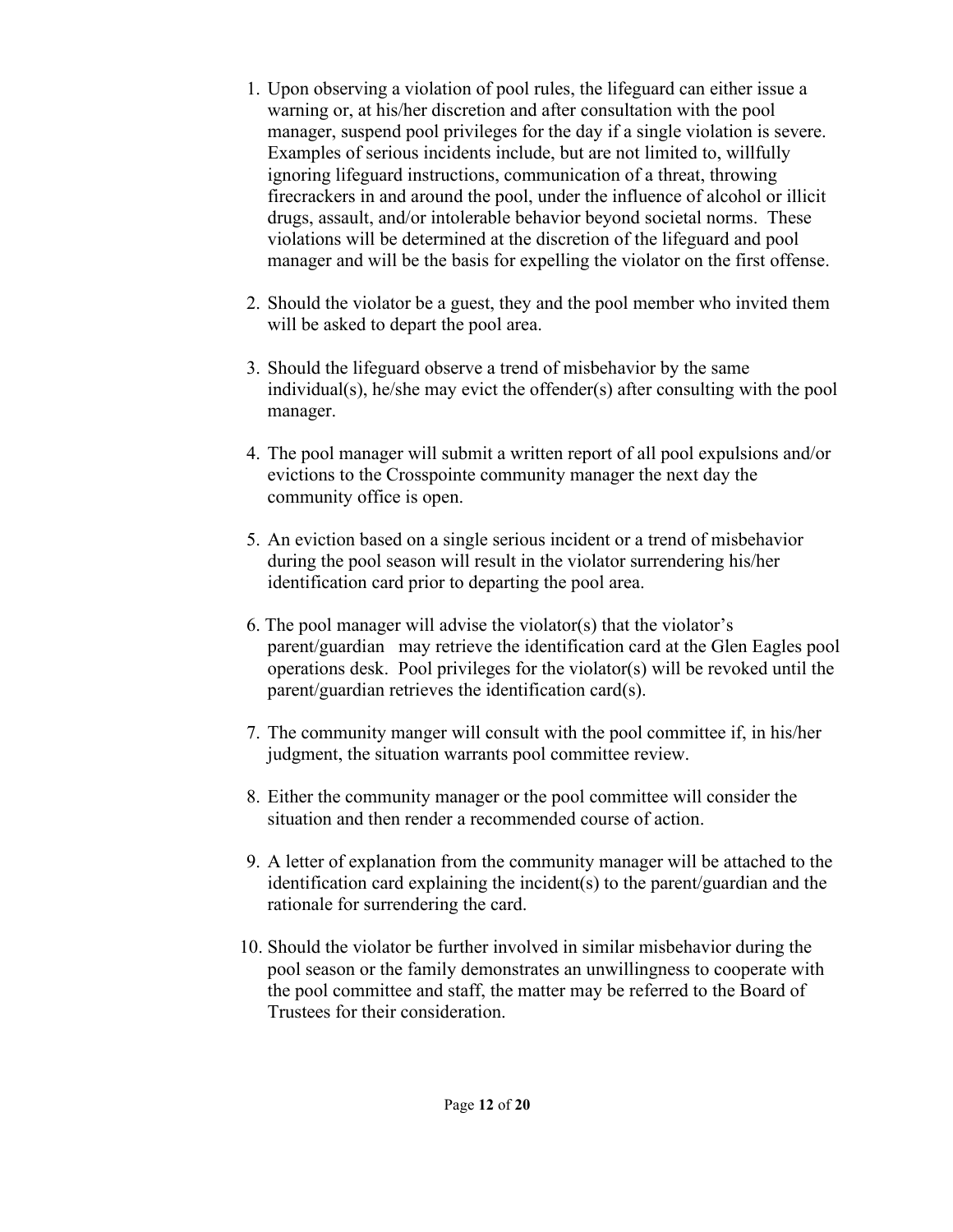- E. The Pool Manager is responsible for general administration and enforcement of all pool rules. You are encouraged to bring any issues to the attention of the Pool Committee. Names and phone numbers are available on the entrance windows.
- F. The Club will prosecute cases where legally sufficient evidence is obtained, and police assistance will be secured whenever appropriate.

## VII. LIABILITY

The Association, its Board of Trustees, the Pool Committee, and the Pool Management Contractor are not liable for:

- A. Any accident or injury to any person or their property.
- B. The loss or damage to personal properties, belongings, bicycles, or automobiles located on or near the pool property.

## VIII. ADMITTANCE REFUSAL

- A. In the best interest of pool operations, the pool manager shall have the authority to refuse admittance to any member or guest if in the manager's opinion sufficient cause exists, such as situations that may affect the use of the facilities, the health and or safety of any member/guest, or the actions of any member/guest.
- B. Those members whose recreational privileges have been suspended by the Board of Trustees are not authorized to use the pool, even as a guest of another member. The pool manager shall immediately inform the Pool Committee in writing whenever a member and/or their guest(s) are refused admission.
- C. The pool manager shall have the authority to temporarily refuse admittance to any member and/or guest when the stated pool capacity has been reached. A sign will be displayed outside the pool entrance indicating the temporary condition and estimated waiting time. Fairfax County establishes maximum capacity. The Glen Eagle's pool maximum capacity is 237. The Oak Chase pool has a maximum capacity of 234.
- D. Any member or guest not wearing the proper swimming attire will not be allowed entry into the pool area.
- E. Falsification of pool membership application information is a basis for revocation of pool privileges for the entire household for not more than sixty days and in the case of Associate Memberships for the swim season with forfeiture of fees paid.

Note: The rules contained herein have been established for the protection, benefit and enjoyment of all members and their guests. They were developed to insure the safe and healthy operation of pool facilities, to provide equitable distribution of pool availability to all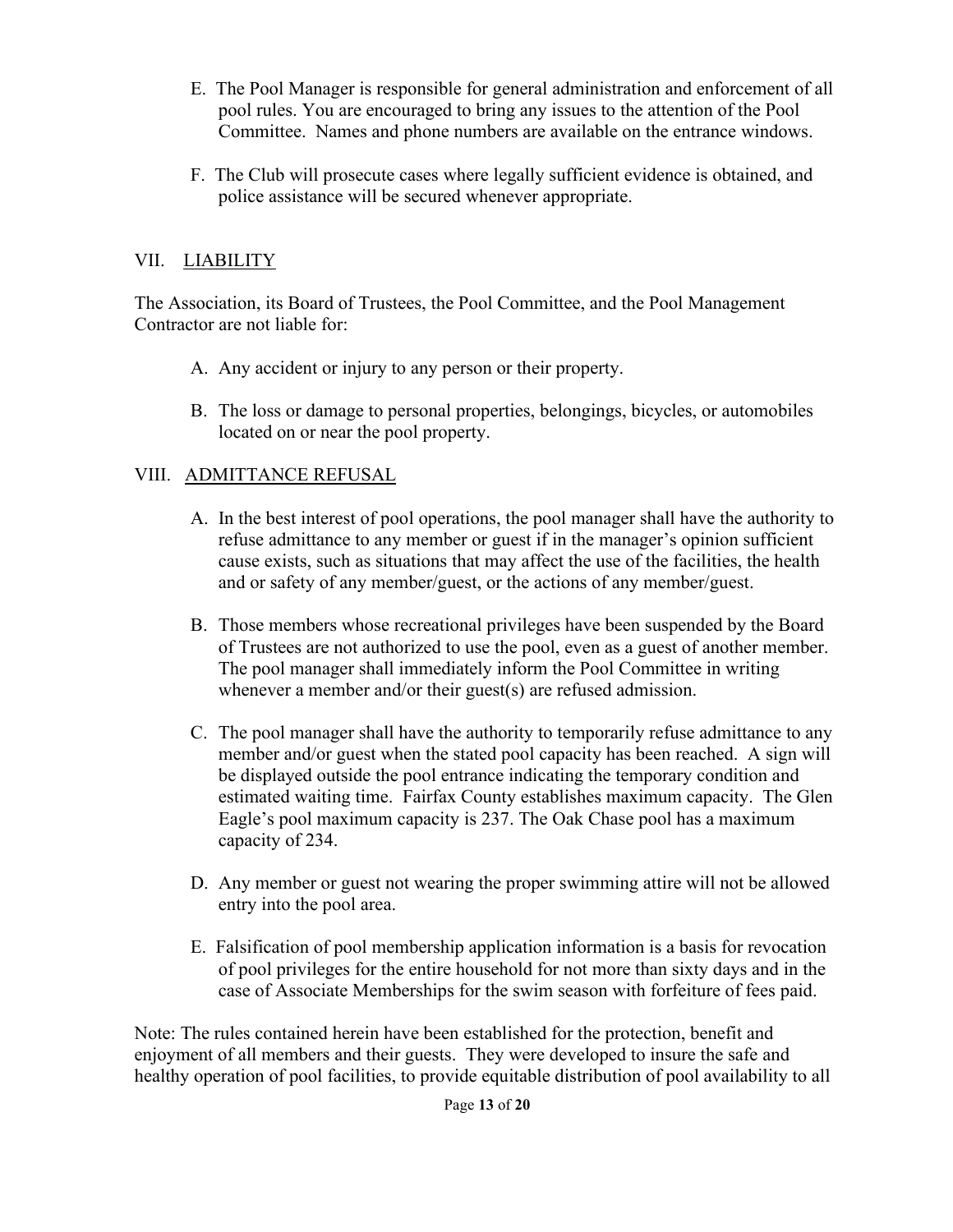age groups and swimming disciplines within the community, and to extend the service life of equipment and grounds.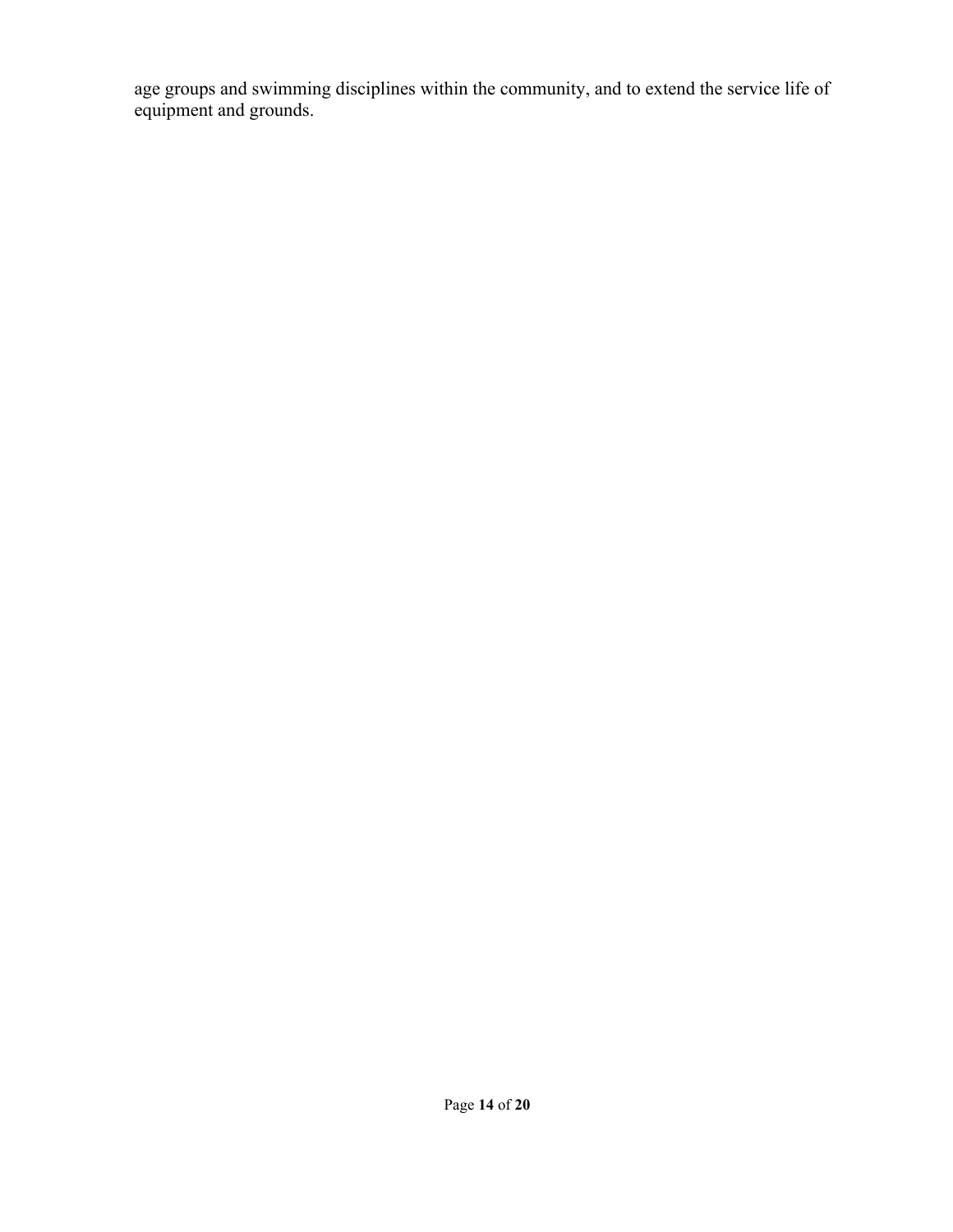#### **Exhibit One**

# CROSSPOINTE SWIM & RACQUET, INC. POOL PARTY RESERVATION FORM ONE OF TWO

#### PLEASE PRINT CLEARLY

|                                                                                                  | Member Name    |                                        |                                              |  |                         |
|--------------------------------------------------------------------------------------------------|----------------|----------------------------------------|----------------------------------------------|--|-------------------------|
| Phone (Daytime):                                                                                 |                |                                        |                                              |  |                         |
|                                                                                                  |                |                                        |                                              |  |                         |
| If sponsoring, please state name of organization: _______________________________                |                |                                        |                                              |  |                         |
|                                                                                                  |                |                                        |                                              |  |                         |
| Number of Attendees (including self): (25 Max.) Number of Chaperones:                            |                |                                        |                                              |  |                         |
| Please choose pool location preference and choice of area. Check block if you wish to use grill. |                |                                        |                                              |  |                         |
| ப                                                                                                |                | Glen Eagles Pool $\Box$ Funbrella Area | $\Box$ Grilling Area $\Box$ Use of BBQ grill |  |                         |
| ◻                                                                                                | Oak Chase Pool | $\Box$ Grass Area                      | $\Box$ Pavilion Area                         |  | $\Box$ Use of BBQ grill |

To reserve a party before opening day, the requestor must complete and submit this form to the Crosspointe office. After opening day, all reservations are to be submitted directly to the Pool Manager or Assistant Manager of the pool being requested. Reservation will be made on a first come-first served basis. Reservations will be made on a first come-first serve basis and in accordance with paragraph V E. Please note Chaperones must be 21 years or older for ages 18 and below: The ratio of Chaperones to party participants is1:5 for ages 10-18 and 1:3 for ages nine (9) and below. There are no Chaperones required for ages 19 and above.

#### *POOL PARTY RULES ARE PRINTED ON THE REVERSE SIDE:*

I have read and agree to abide by the Rules for Pool Parties (reprinted on reverse side) and, additionally, to all the Pool Rules, and further, agree to indemnify Crosspointe and hold Crosspointe harmless for all injuries and/or damage caused by each guest, including all legal costs of defending against all such injuries and/or damage caused by each such guest. I agree and accept full responsibility for the actions of my guests. I understand that failure to follow the Pool Rules or falsification of this form may jeopardize my good standing as a pool member. I agree that I will be responsible for verifying to the pool guards on duty that, at the time of the requested pool party, all identified chaperones are present prior to admitting any pool guests and that only approved pool party guests are allowed into the pool area.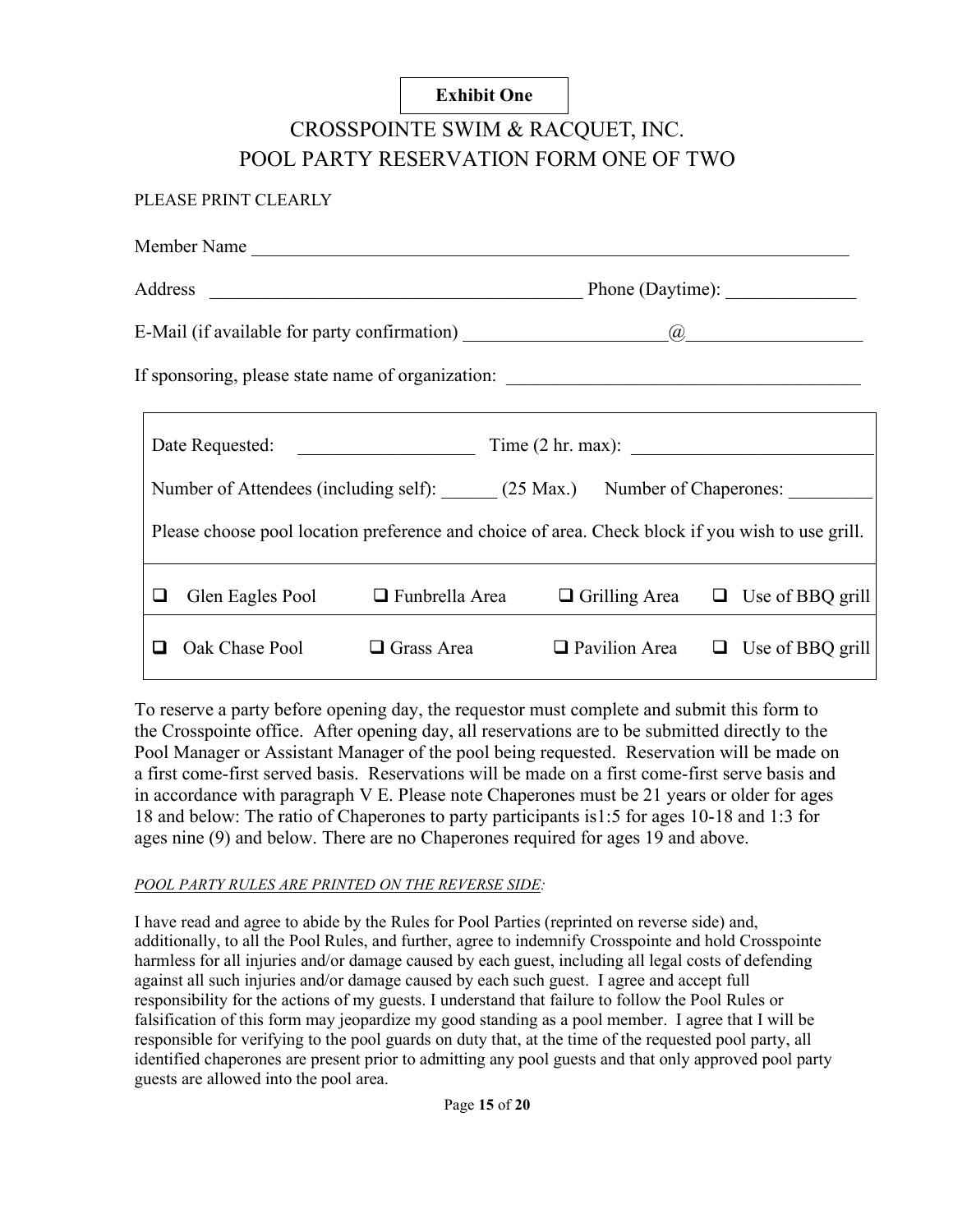| Time | AM/PM        |
|------|--------------|
| Time | AM/PM        |
|      | Date<br>Date |

#### *POOL PARTY RULES ARE PRINTED ON THE REVERSE SIDE:*

I have read and agree to abide by the Rules for Pool Parties (reprinted on reverse side) and, additionally, to all the Pool Rules, and further, agree to indemnify Crosspointe and hold Crosspointe harmless for all injuries and/or damage caused by each guest, including all legal costs of defending against all such injuries and/or damage caused by each such guest. I agree and accept full responsibility for the actions of my guests. I understand that failure to follow the Pool Rules or falsification of this form may jeopardize my good standing as a pool member.

| Signature                  |      | Date          |  |
|----------------------------|------|---------------|--|
| <b>FOR STAFF USE ONLY:</b> |      |               |  |
| <b>Received:</b> By (Int)  | Date | Time<br>AM/PM |  |
| <b>Confirmed:</b> By (Int) | Date | Time<br>AM/PM |  |
|                            |      |               |  |

E. Pool parties:

1. The party locations are as follows:

Glen Eagles a. Funbrella b. Back Grilling Deck

 Oak Chase a. Grassy Area b. Pavilion

2. Paragraphs E and F are intended to clarify the requirements and procedures for scheduling parties

a. Rules can change at the discretion of the pool committee.

b. Holidays and holiday weekends are not available for parties.

c. Reservations are first come – first serve.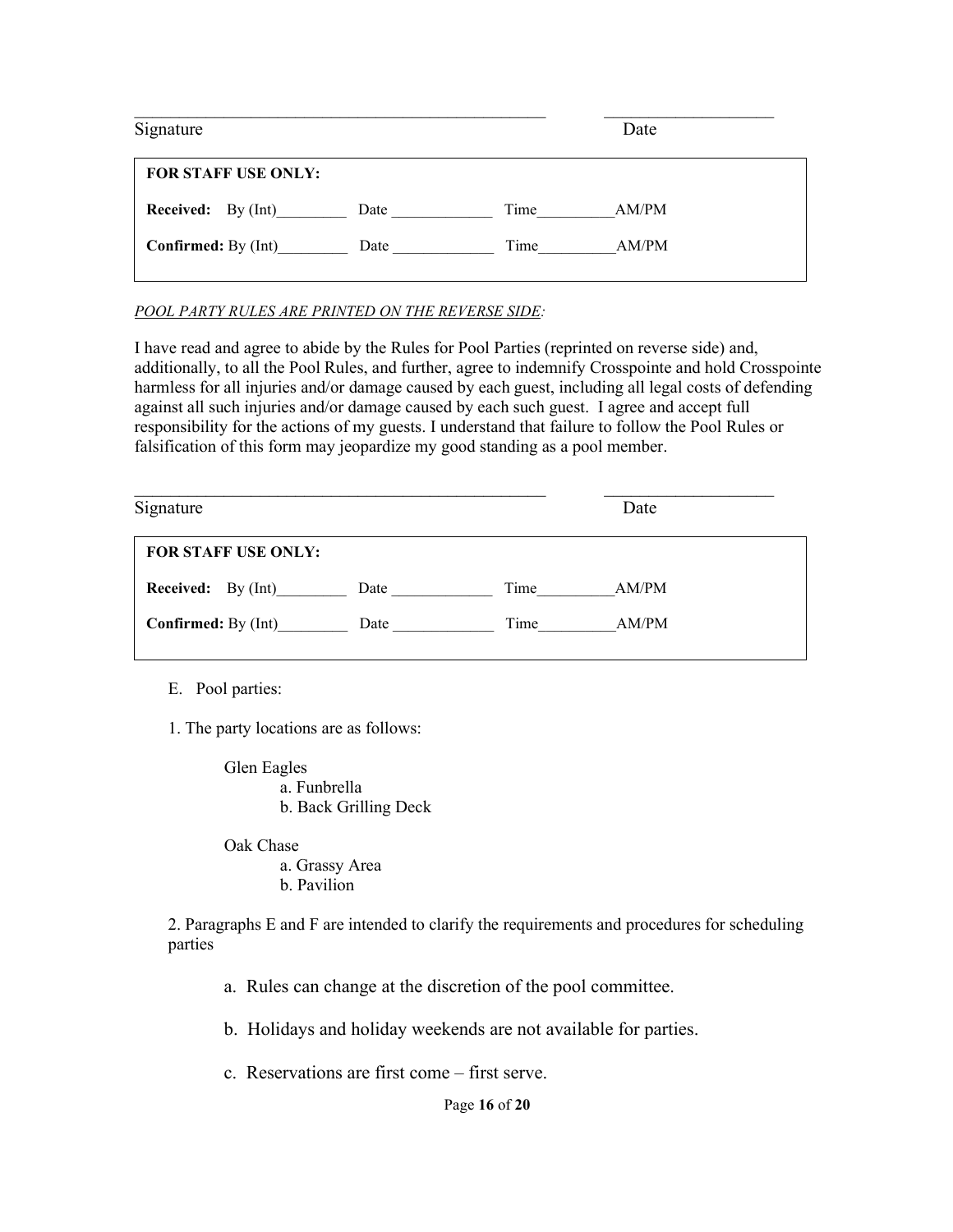- d. Each party will be no more than two hours.
- e. Simultaneous parties are allowed if there are no more than 10 guests per party. The combined number of party guests for all parties is limited to 25 guests at one time plus chaperones (30 maximum).
- f. There will be a one-hour separation between two parties.
- g. Guests pay a \$4 entry fee.
- h. Clean up to be complete within 15 minutes following the party. The person requesting the pool party reservation is responsible for all cleanups, including the grills if used.
- i. Set up may begin 15 minutes prior to the party.
- j. Party attendees may re-enter the pool following a party at no additional expense.
- k. Maximum number of guests is 25 plus chaperones (30 maximum).
- l. No loud music, DJs, or bands.
- m. The requestor is responsible for the conduct of his/her guests.
- n. The requestor is responsible for additional expenses associated with the party.
- 3. Qualifications to schedule a party Be a member in good standing.
- 4. Request procedures

a) Complete a reservation form (Exhibit one). Signing the Reservation Form indicates that the requestor has read, understands, and agrees to all current pool rules. *Reservation confirmation will usually occur within one week from submittal of reques.t* 

b) Submit a completed guest list (Exhibit two) *prior to the commencement of the party.*

c) Submit the request to Crosspointe Community Office prior to opening day.

d) Submit the request to the Pool Manager or Assistant Manager after opening day.

*Note 1: Special consideration for larger parties is to be made in writing to the Committee at least 2 weeks prior to the requested party reservation date.* 

*Note 2: The following guide will assist in determining the number of chaperones:*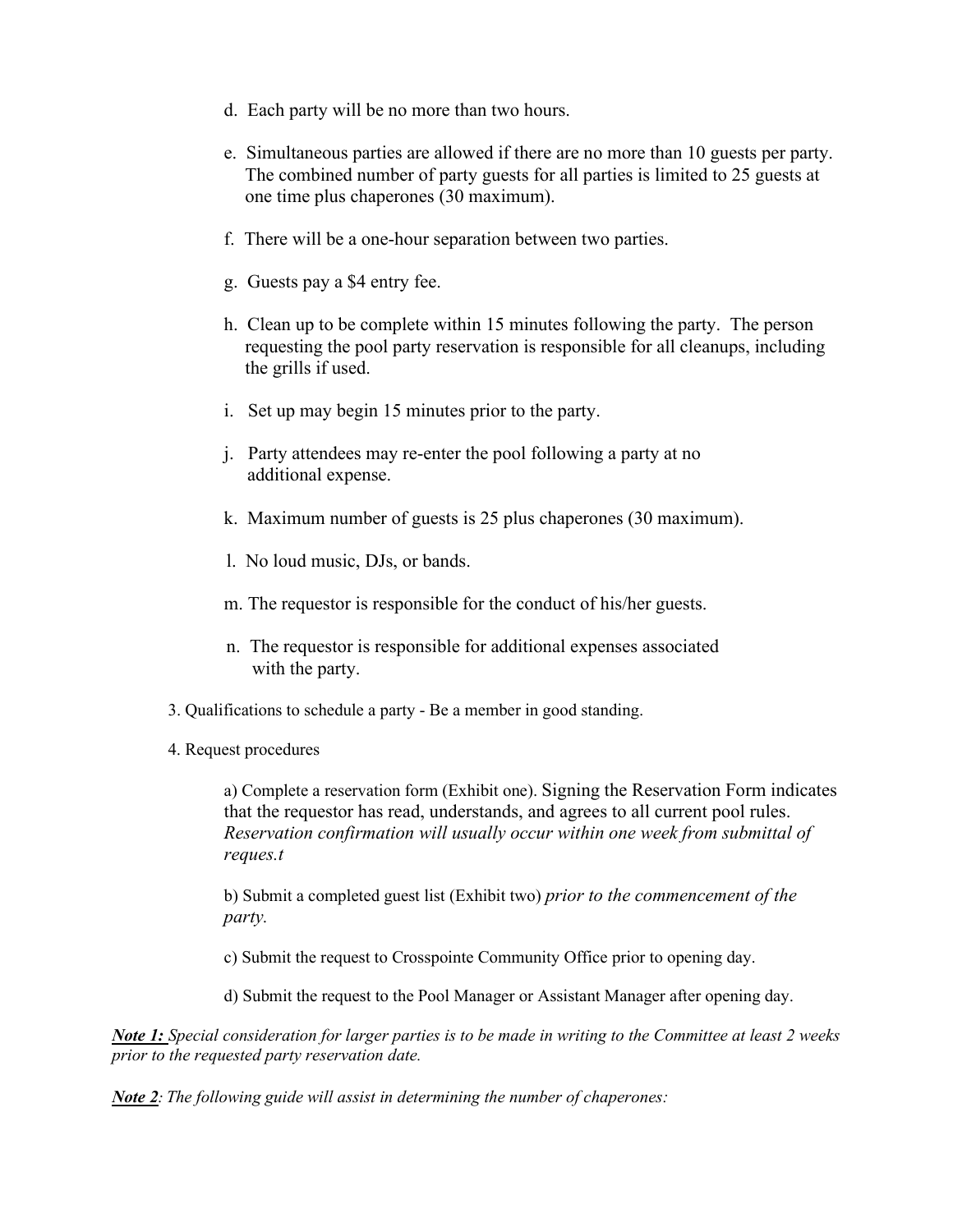| Ages 9 and under  | ' adult per three children | Chaperones age | 21 or greater  |
|-------------------|----------------------------|----------------|----------------|
| Ages 10-18        | adult per five children    | Chaperones age | 21 or greater  |
| Ages 19 and above | No requirement             | No requirement | No requirement |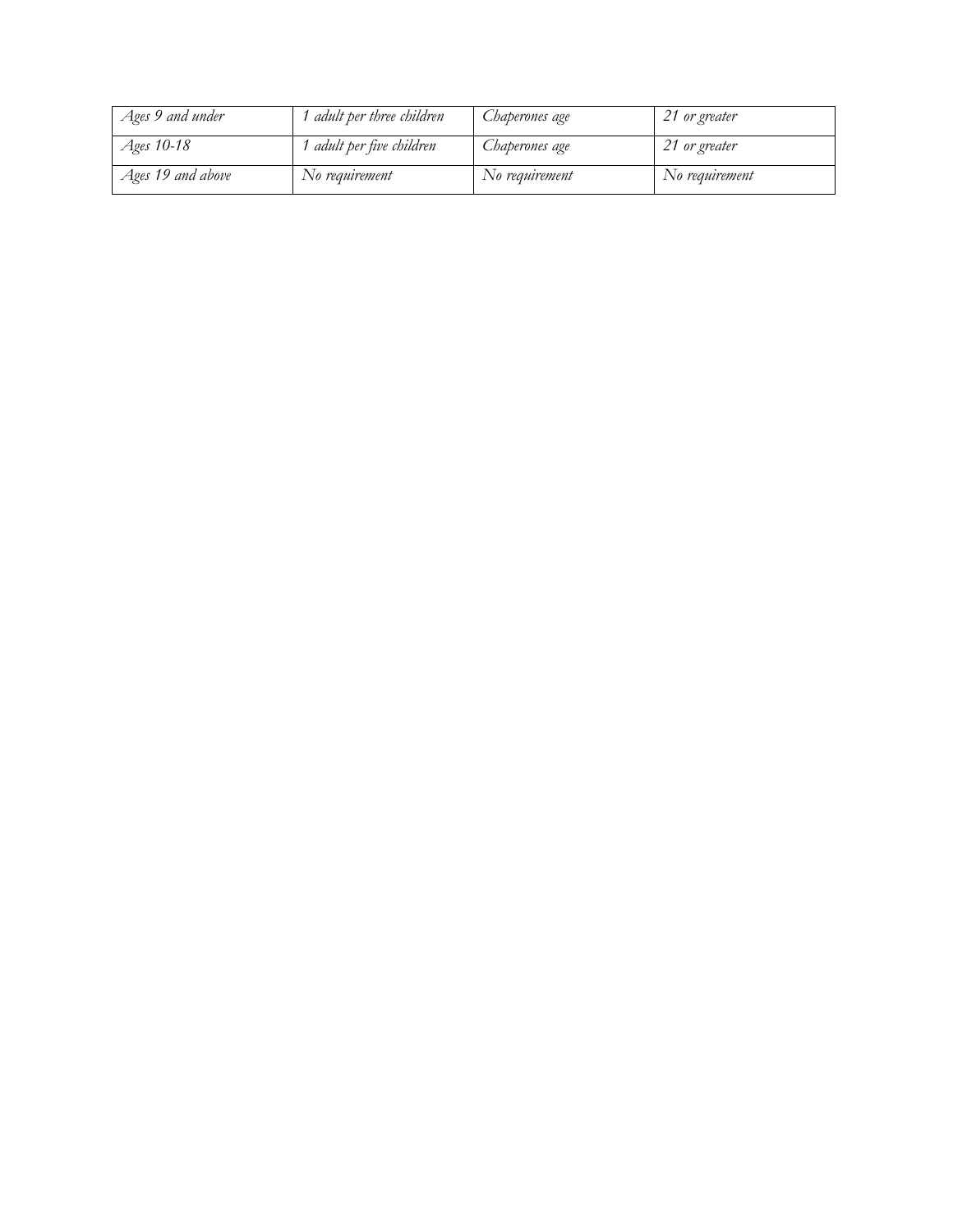### **Exhibit Two**

## CROSSPOINTE POOL PARTY GUEST LIST FORM TWO OF TWO

POOL REQUESTED: □ GLEN EAGLES POOL □ OAK CHASE POOL

NAME OF SPONSOR: \_\_\_\_\_\_\_\_\_\_\_\_\_\_\_\_\_\_\_\_\_\_\_\_\_\_\_\_\_\_\_\_\_\_\_\_\_\_\_\_

PARTY DATE: \_\_\_\_\_\_\_\_\_\_\_\_\_\_\_\_\_\_\_\_\_\_ TIME: \_\_\_\_\_\_\_\_\_\_\_\_\_\_\_\_\_\_\_\_\_

*GUEST LIST MUST BE SUBMITTED TO RESPECTIVE POOL PRIOR TO PARTY!!!*

| <b>GUEST NAME</b> | Member | $\,$ Non-<br>member | Re-entry<br>after party | Age if<br>under 19 | Chaperone Assigned |
|-------------------|--------|---------------------|-------------------------|--------------------|--------------------|
| 1.                |        |                     |                         |                    |                    |
| $\overline{2}$ .  |        |                     |                         |                    |                    |
| $\overline{3}$ .  |        |                     |                         |                    |                    |
| 4.                |        |                     |                         |                    |                    |
| $\overline{5}$ .  |        |                     |                         |                    |                    |
| 6.                |        |                     |                         |                    |                    |
| 7.                |        |                     |                         |                    |                    |
| $\boldsymbol{8}.$ |        |                     |                         |                    |                    |
| 9.                |        |                     |                         |                    |                    |
| 10.               |        |                     |                         |                    |                    |
| $\overline{11}$ . |        |                     |                         |                    |                    |
| 12.               |        |                     |                         |                    |                    |
| 13.               |        |                     |                         |                    |                    |
| $\overline{14}$ . |        |                     |                         |                    |                    |
| 15.               |        |                     |                         |                    |                    |
| 16.               |        |                     |                         |                    |                    |
| 17.               |        |                     |                         |                    |                    |
| 18.               |        |                     |                         |                    |                    |
| 19.               |        |                     |                         |                    |                    |
| 20.               |        |                     |                         |                    |                    |
| 21.               |        |                     |                         |                    |                    |
| 22.               |        |                     |                         |                    |                    |
| 23.               |        |                     |                         |                    |                    |
| $\overline{24}$   |        |                     |                         |                    |                    |
| 25.               |        |                     |                         |                    |                    |